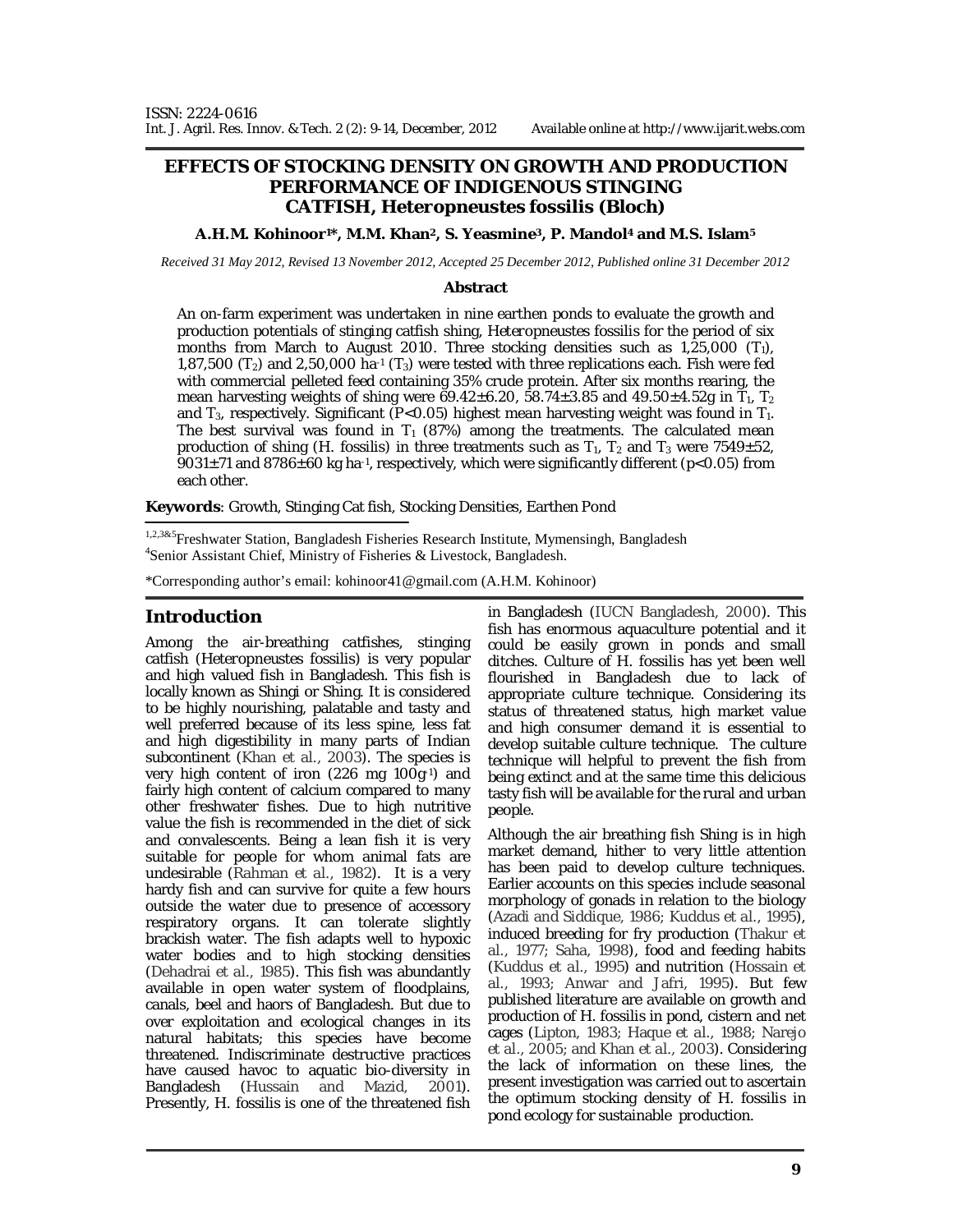# **Materials and Methods**

#### *Pond selection and preparation*

The experiment was conducted for a period of six months from March to August 2010 in nine farmer's ponds of 400-600 m2 area with a depth of 1.0-1.5m at Modhupur, Tarakanda, Mymensingh. Prior to stocking, ponds were dried and cleaned for weeds and unwanted aquatic animals. The dried ponds were left exposed to sunlight for several days and then limed at the rate of 250 kg ha-1 . Five days after liming, ponds were filled-up with deep tube well water up to the depth of 1 meter*.* After three days, ponds were fertilized with cowdung at the rate of 1,000 kg ha-1 .

#### *Experimental design*

Three different stocking densities of shing (*H. fossilis*) were tested in the experiment. Stocking density was maintained as treatment and which replicated thrice. Fingerlings of shing were stocked at the rate of 1,25,000, 1,87,500 and 2,50,000 ha<sup>-1</sup> in  $T_1$ ,  $T_2$  and  $T_3$ , respectively.

#### *Source of fingerlings*

The fingerlings of *H. fossilis* were used in this experiment were collected from a private hatchery of Mymensingh, Bangladesh. The sizes of fingerlings were  $3.26 \pm 0.55$ ,  $3.44 \pm 0.46$  and 3.24 $\pm$ 0.39g in T<sub>1</sub>, T<sub>2</sub> and T<sub>3</sub>, respectively.

### *Fish stocking*

Fingerlings of *H. fossillis* were stocked in 01 March 2010 according to the experimental design. All ponds of various sizes were divided randomly into three treatment groups viz. group-1 (T1), group-2 (T2) and group-3 (T3). The ponds belong to Treatment-1 (T<sub>1</sub>), Treatment-2 (T<sub>2</sub>) and Treatment-3 (T3) were stocked with *H. fossillis* fingerlings at the stocking density of 1,25,000  $(T_1)$ , 1,87,500  $(T_2)$  and 2,50,000 ha<sup>-1</sup>  $(T_3)$ , respectively.

#### *Post stocking management*

After stocking, in order to meet up the increasing dietary demand, commercial fish feed named Saudi Bangla Fish feed (starter-2) containing protein were applied as supplementary feed at the rate of 4-10% of standing biomass of fish twice daily at 0500 hrs and 1900 hrs daily. Proximate composition of the feed was determined following the standard methods given by Association of Official Analytical Chemists (AOAC) (1984) in the Feed and Nutrition Laboratory of Freshwater Station, Bangladesh Fisheries Research institute, Mymensingh. The amount of feed was adjusted fortnightly on the basis of sampling of experimental fish. The proximate composition of the feed is shown in Table 1. Besides this, lime was applied in all the ponds at the rate of 125 kg ha-1 at monthly interval.

Table 1. Proximate analyses of the feed used (% dry mater basis)

| Dry mater       | Protein         | Lipid           | Ash             | Crude fiber      |
|-----------------|-----------------|-----------------|-----------------|------------------|
| $81.10 \pm 2.0$ | $35.00 \pm 1.0$ | $3.11 \pm 0.09$ | $18.20 \pm 0.2$ | $10.10 \pm 0.68$ |

### *Fish sampling*

Random samples of 50 fish from each pond were sampled fortnightly by using a seine net. The total weight was measured by using a portable balance (Tanita, Japan).

### *Water sampling and analysis*

Water quality parameters such as water temperature, transparency, pH, dissolved oxygen (DO) and total alkalinity were determined at weekly interval between 0900 to 1000 hrs. Temperature was recorded using a Celsius Thermometer, dissolve oxygen and pH meter (Hanna pH 300) and a portable digital DO meter (MI 605, MARTINI).

#### *Harvesting of fish*

At the end of the experiment, the fishes were harvested, first by seine netting and then by draining out of the ponds. The harvested fishes were counted and weight was recorded to find out

the survival rate and production, respectively. Specific growth rate (SGR) was estimated as:

SGR (% bw  $d^{-1}$ ) = [In (final weight) – In (initial weight)]/culture period (days)  $\times$  100

### *Data analysis*

Data were analysed using the statistical package, Statgraphics Version 7. ANOVA was performed on all the dependent variables to see whether the treatment had any significant effect or not.

### **Results**

### *Water quality parameter*

Mean values of physico-chemical parameters over the period of shing farming are presented in Table 2. The water temperature in  $T_1$ ,  $T_2$  and  $T_3$ ranged from: 24.60- 30.7°C, 23.88-29.84°C and 24.50-30.30°C, respectively with the mean values 27.90±1.12, 27.86±1.09 and 27.49±1.11 The mean water temperature in  $T_1$ ,  $T_2$  and  $T_3$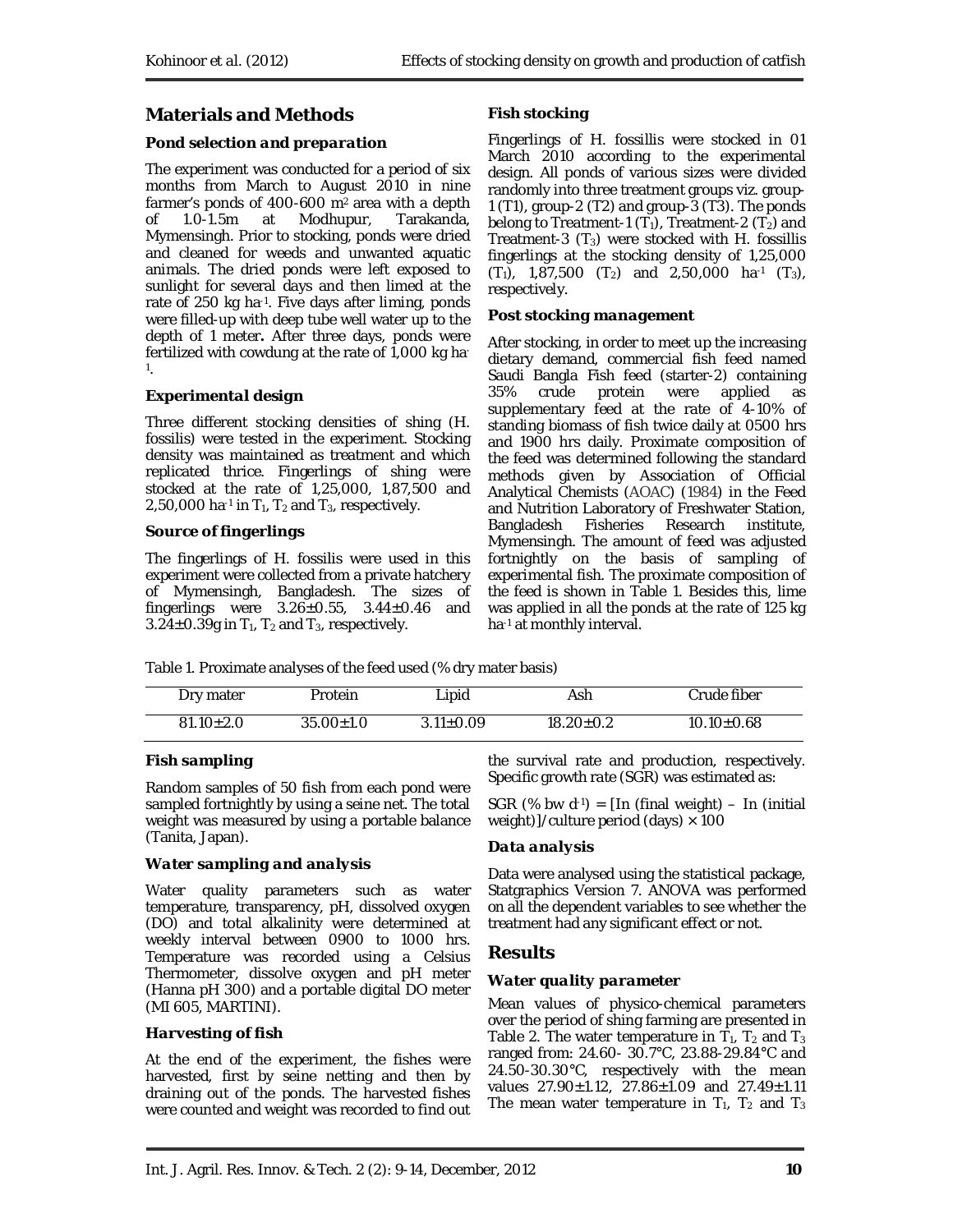were not statistically significant (P<0.05). The water transparency showed significant (p<0.05) difference among the treatments. The mean values were 24.65±3.11, 26.00±3.92 and 2014 $\pm$ 2.40 cm in T<sub>1</sub>, T<sub>2</sub> and T<sub>3</sub>, respectively. Mean transparency values differed significantly (P<0.05), increasing from  $T_3$  to  $T_1$ . The level of pH varied from 7.10-8.20, 7.15-8.70 and 7.08- 8.60 in T1, T2 and T3, respectively.

The dissolved oxygen content in the experimental ponds ranged from 4.70 to 6.80, 4.27 to 6.70 and 3.31 to 6.90 in  $T_1$ ,  $T_2$  and  $T_3$ , respectively, with the mean values 5.32±0.14, 4.79±0.32 and 4.23±0.47 mg L-1 . Comparatively lower level of dissolved oxygen as observed in the treatment-3. Dissolved

oxygen values (mg L-1) did not differ significantly (P<0.05). Total alkalinity ranged from 85 to 128, 87 to 138 and 84 to 140 mg L-1 with mean values of  $109 \pm 6.96$ ,  $113 \pm 9.58$  and  $117 \pm 10.29$  mg L<sup>-1</sup> in  $T_1$ ,  $T_2$  and  $T_3$ , respectively. These values did not show any significant difference (P<0.05) among the treatments.

The range of mean values of ammonia-nitrogen (unionized) was 0.033±0.012, 0.042±0.021 and  $0.055\pm0.031$  in  $T_1$ ,  $T_2$  and  $T_3$ , respectively. The highest ammonia-nitrogen value was 0.97 in the month of August in  $T_3$  and the lowest value was 0.017 in the month of March in  $T_1$ . The differences among treatments were significant (P>0.05) when compared using ANOVA.

|  |  |  | Table 2. Water quality parameter (mean $\pm$ SE) of the ponds under different treatments |
|--|--|--|------------------------------------------------------------------------------------------|
|--|--|--|------------------------------------------------------------------------------------------|

| Parameter                 | Treatment-1                           | Treatment-2                           | Treatment-3                         |
|---------------------------|---------------------------------------|---------------------------------------|-------------------------------------|
| Temperature $(^{\circ}C)$ | $27.90 \pm 1.12$<br>$(24.60 - 30.70)$ | $27.86 \pm 1.09$<br>$(23.88 - 29.84)$ | $27.49 \pm 1.11$<br>$(24.50-30.30)$ |
| Transparency (cm)         | $24.65 \pm 3.11$ b                    | $26.00 \pm 3.92$ <sup>b</sup>         | $20.14 \pm 2.40$ <sup>a</sup>       |
| Dissolved oxygen (mg/L)   | $5.32 \pm 0.14$ <sup>a</sup>          | $4.79 \pm 0.32$ <sup>b</sup>          | $4.23 \pm 0.47$ <sup>b</sup>        |
| рH                        | 7.10-8.20                             | $7.15 - 8.70$                         | 7.08-8.60                           |
| Total Alkalinity (mg/L)   | $102.00 + 6.96$                       | $113.00+9.58$                         | $123.00 \pm 10.29$                  |
| Total ammonia (mg/l)      | $0.033 \pm 0.012$                     | $0.042 \pm 0.021$                     | $0.055 \pm 0.031$                   |

Figures in the same row having the same superscripts are not significantly different (P>0.05)

#### *Growth and production*

Details of stocking, harvesting, growth, FCR, SGR and production of shing (*H. fossilis*) in the three treatments during the study period are shown in Table 3. Growth of shing in ponds was investigated and the results obtained from the experiment indicated that the growth rate varied in different stocking densities. On the basis of final growth attained at harvest under  $T_1$ ,  $T_2$  and T<sub>3</sub> were 69.42±6.20, 58.74±3.85 and 49.50±4.52, respectively. The highest harvesting weight was obtained in  $T_1$  and lowest in  $T_3$ . The harvesting mean weight showed significant differences (P<0.05) in  $T_1$  followed by  $T_2$  and  $T_3$  when ANOVA was performed. The monthly sampling weights of fish under different stocking densities are shown in Fig. 1.



The Figure indicates that the growth rate was always higher in  $T_1$  then followed by  $T_2$  and  $T_3$ . The results showed that higher growth rate was observed at against lower stocking densities. The specific growth rate (% per day) of fish in different treatments varied among the treatments. Highest value was obtained in  $T_1$  and lowest in  $T_3$ . SGR in  $T_1$  was significantly higher than  $T_3$ , while  $T_2$  was not significantly different from  $T_1$ , but was significantly different from  $T_3$ . FCR was significantly lower in  $T_1$  than in  $T_2$  and T3. Therefore, SGR and FCR were best for fish in  $T_1$  where lowest number of fingerlings was reared  $(1,25,000 \text{ ha-1}).$ 

The percentage of survival as recorded in the present study was  $87 \pm 3.6$ ,  $82 \pm 4.58$  and  $71 \pm 2.64$ for  $T_1$ ,  $T_2$  and  $T_3$ , respectively. The highest survival rate was observed in  $T_1$  and the lowest in T3. Differences in survival rates among the treatments were found to be significant (P<0.05). The mean production of shing was 7,549 $\pm$ 52, 9,031 $\pm$ 71 and 8,786 $\pm$ 60 Kg ha $\pm$ 1 in T<sub>1</sub>,  $T_2$  and  $T_3$ , respectively. The highest fish production was obtained in  $T_2$  followed by  $T_3$  and the lowest in  $T_1$ . However, production of fish differed significantly (P<0.05) among the three treatments.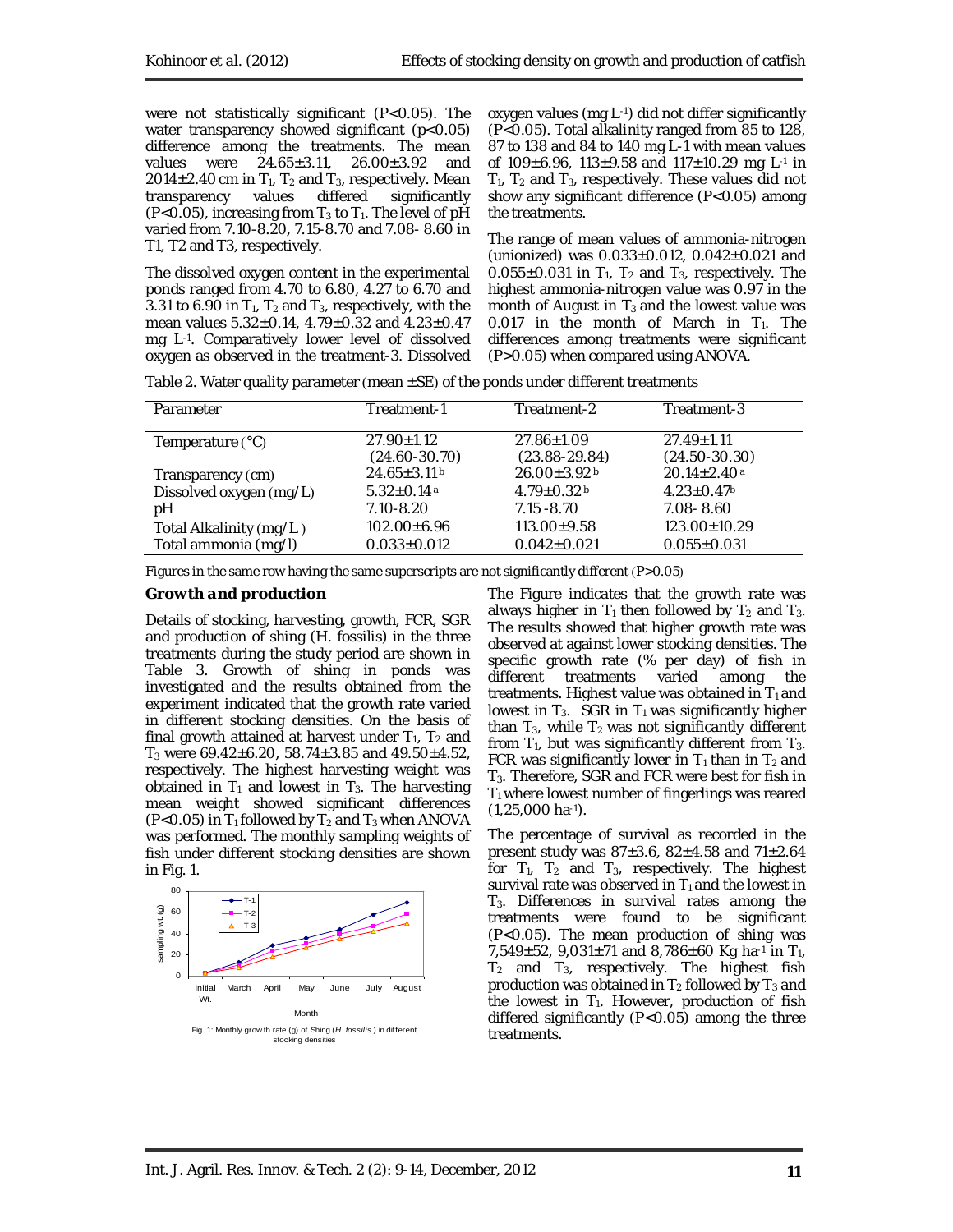| Treatment   | Initial<br>weight (g)        | Harvesting<br>mean weight<br>(g) | Survival<br>(%)          | <b>FCR</b> | Production<br>$(kq ha^{-1})$ | SGR (%)           |
|-------------|------------------------------|----------------------------------|--------------------------|------------|------------------------------|-------------------|
| Treatment-1 | $3.26 + 1.11a$               | $69.42 + 6.20a$                  | $87 + 3.6^{\circ}$       | 2.78       | $7.549 \pm 52$               | 2.33 <sup>a</sup> |
| Treatment-2 | $3.34 \pm 0.96$ <sup>a</sup> | $58.74 \pm 3.85$                 | $82 + 4.58$ <sup>a</sup> | 3.12       | $9.031 \pm 71a$              | 2.22a             |
| Treatment-3 | $3.24 \pm 1.0$ <sup>a</sup>  | $49.50 + 4.52c$                  | $71+2.64b$               | 3.59       | $8.786 \pm 60$               | 2.13a             |

Table 3. Growth, survival and production of shing (*H. fossilis*) under the three treatments

\* Figures in the same column with different superscripts are significantly different (P>0.05)

Correlation matrix among stocking density, harvesting weight, survival, FCR, SGR (%) and production of shing is shown in Table 3 and gave a clear picture of the relationships among the parameters (Table 4). Stocking density showed a negative correlation with harvesting weight, survival and SGR. It means that if stocking

density increased, then mean values of harvesting weight, survival and SGR decreased. While, harvesting weight showed positive correlation with survival but negative correlation with FCR and production. Survival rate indicated the negative correlation with FCR and production.

Table 4. Correlation matrix among stocking density, harvesting weight, survival, FCR, SGR and production of shing under grow-out system

| Parameter            | Stocking<br>density | Harvesting<br>$Wt.$ (g)  | Survival (%) | <b>FCR</b> | <b>SGR</b> | Production<br>(Kg) |
|----------------------|---------------------|--------------------------|--------------|------------|------------|--------------------|
| Stocking density     | 1.000               | $\overline{\phantom{a}}$ |              |            |            | -                  |
| Harvesting Wt. (g)   | $-0.999*$           | 1.000                    |              |            |            |                    |
| Survival (%)         | $-0.978$            | 0.968                    | 1.000        |            |            |                    |
| <b>FCR</b>           | $0.996*$            | $-0.961$                 | $-0.993*$    | 1.000      |            |                    |
| SGR (%)              | $-0.998*$           | 1.000                    | 0.964        | $-0.989*$  | 1.000      |                    |
| Production (Kg ha-1) | 0.776               | $-0.804$                 | $-0.628$     | 0.717      | $-0.813$   | 1.000              |

\* Significant difference at 5% level of probability

# **Discussion**

Environmental parameters exert an immense influence on the maintenance of a healthy aquatic environment and production of food organisms. Growth, feed efficiency and feed consumption of fish are normally governed by a few environmental factors (Brett, 1979). The mean range of temperature (27.49-27.93°C) in the experimental ponds is within the acceptable range for farming of shing that agrees well with the findings of Haque *et al*. (1984) and Kohinoor *et al*. (1994, 2007). Boyd (1982) reported that the range of water temperature from 26.06 to 31.97°C is suitable for fish culture. Transparency was consistently higher in all the treatments, because shing did not consume plankton in adult stage. For this reason plankton abundance was found in all the ponds of treatments. The Dissolved oxygen in the morning was low in ponds stocked with high density of fish compared to ponds stocked with a low density. Similar results were observed by Saha *et al*. (1988) for rohu (*L. rohita*) and Rahman and Rahman (2003) for calash (*L. calbasu*). Fluctuation of dissolved oxygen might be attributed to photosynthetic activity and variation in the rate of oxygen consumption by fish and other aquatic organisms (Boyd, 1982).

However, the level of dissolved oxygen is within the acceptable ranges in all the experiment ponds.

Roy *et al*. (2002) obtained a pH range 7.03 to 9.03 in fish ponds located in Trishal, Mymensingh. The observed pH values of water ranging from 7.3 to 9.0 indicated that the experimental ponds were suitable for fish culture (Boyd, 1982). During the study period, the pH values of pond water under different treatments were found to be alkaline. Roy *et al*. (2002) obtained a pH range 7.03 to 9.03 in fish ponds located in Trishal, Mymensingh. The observed pH values of water ranging from 7.1 to 8.6 indicated that the experimental ponds were suitable for fish culture (Boyd, 1982). The total alkalinity values of the pond water under different treatments were found to be productive level. Total alkalinity levels for natural waters may range from less than 5 mg L-1 to more than 500 mg L-1 (Boyd, 1982). Kohinoor *et al.* (1998) and Roy *et al.* (2002) found the average total alkalinity above 100 mg L-1 in their studies. Total alkalinity values found in the present study were within the suitable range (102 to 123). Total ammonia (including unionized fraction) was found in all the treatments because, high density if fish was stocked. The droppings of the fish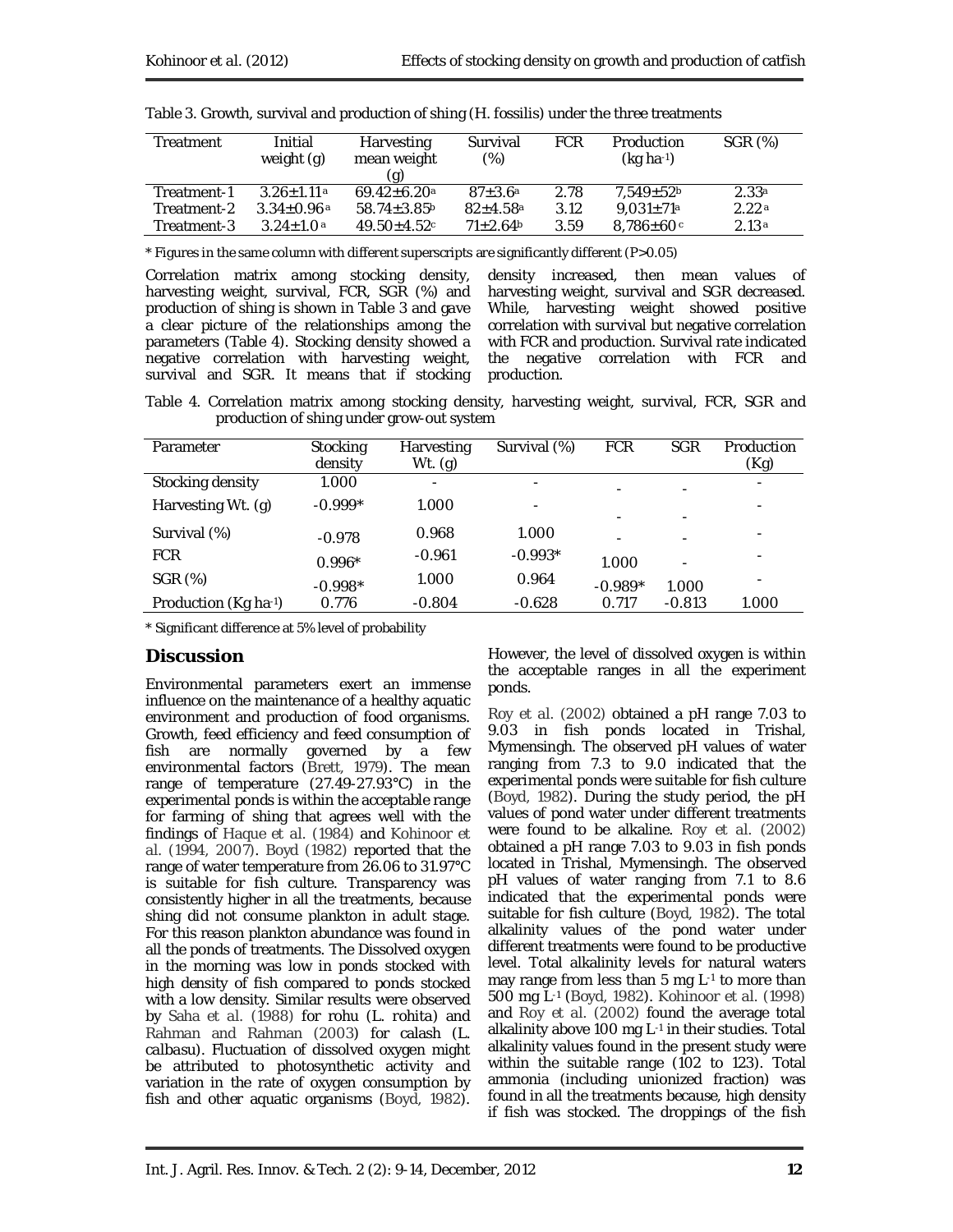might be produced more ammonia in the ponds. New (1987) reported that excessive use of feed or fertilizer caused sediments in the pond bottom which may produce ammonia in the ponds and other gases. In this experiment, this may be happened. The suitable range of Ammonia  $(NH_3)$ below 0.1 mg L-1 (Boyd, 1982).

Growths of fish in ponds were investigated and the results obtained from the experiment indicated that the growth rate varied in different stocking densities. Growth in terms of mean harvesting weight and SGR of *H. fossilis* was significantly higher in  $T_1$  where the stocking density was low compared to the treatments of  $T_2$ and  $T_3$  although same feed was supplied in all the treatments at an equal ratio. The low growth rate of *H. fossilis* in  $T_2$  and  $T_3$  appeared to be related with higher densities and increased competition for food and space and an inverse relationship with the stocking density provided that space had limiting effects operate on the population (Johnson, 1965). The present results coincide with the findings of Narejo *et al*. (2005) who achieved best growth at lower stocking densities in shing farming. While Mollah (1985) reported that the lower density gave higher size and higher survival rate in *Clarias macrocephalus*. They also reported that the lower density gave larger size and higher survival rate in *H. fossilis* in cemented cistern fed on formulated feed. In the present experiment, highest harvesting mean weight and highest survival rate has been observed in lowest stocking density. The lowest stocking densities provide more space, food and less competition, which were reported by various authors like Ahmed (1982), Hasan *et al.* (1982) and Haque *et al*. (1984). The percentage of survival as recorded in the present study was 87, 82 and 81 for  $T_1$ ,  $T_2$ and  $T_3$ , respectively. Survival was found to be negatively influenced by stocking densities. It might be due to high competition and space among the fishes. The mean growth increase in this experiment was found to be comparable to the gain achieved in rice fields where *H. fossilis* was shown to grow about 25 g during 60 days culture period (Dehadrai, 1981). Lipton (1983) observed that the shing attained 30.35 g over 112 days with gross production 1242.35 g/m<sup>2</sup> in cage culture management. In a study, Thakur and Das, (1986) reported production range was 1642 to 7,300 kg ha-1 in four to eleven months culture period of *H. fossilis*. In a study, Mustafa (1991) who has reported to achieve an estimated production of 1592, 2373 and 1764 kg ha-1 yr-1 . from monoculture of mola (*A. mola*), chola punti (*P. sophore*) and colisha (*C. fasciata*), respectively. While Akhteruzzaman *et al*. (1991) reported that in monoculture condition the production of *Puntius sarana* was 1,200 kg ha-1 in six months. However, Khan *et al*. (2003) observed

the effect of different stocking densities on production of catfish (*H. fossilis*) in earthen ponds and got the production range 2080 to 3364 kg ha-1 . A study conducted by Kohinoor *et al*. (2006) obtained production of 1370 to 1535 kg ha-1 in six months from *Mystus cavasius* in monoculture management. While in the present experiment, higher production was noticed. The reason might be due to longer culture period and higher stocking density and better management.

Therefore, the stocking density of 1,87,500 ha-1 for culture of shing, *H. fossilis* is advisable for farmers in commercial basis.

# **References**

- Ahmed, G.U. 1982. Intensive culture of *Labeo rohita* (Hamilton) in floating ponds with special reference to different stocking. M.Sc. Thesis. Department of Fisheries Biology and Limnology. Bangladesh Agricultural University, Mymensingh. 38 p.
- Akhteruzzaman, M., Kohinoor, A.H.M., Hussain, M.G. and Shah, M.S. 1991. A study on the semi-intensive culture of *Puntius sarana* (Hamilton). *Bangladesh J. Fish*. 14 (1-2): 69-72.
- Anwar, M.F and Jafri, A.K. 1995. Effects of varying dietary lipid levels on growth, feed conversion, nutrient retention and caracass composition of fingerling catfish, *Heteropneustes fossilis*. *Asian Fish Sci.* 8: 55-62.
- AOAC Assoaiation of Official Analitical Chemists, AOAC. 1984. *In:* Howritz, W. (Ed.), Official Methods of Analysis, 14th edn. AOAC, Washington, DC. 1018 p.
- Azadi, M.A and Siddique, M.S. 1986. Fecundity of catfish, *Heteropneustes fossilis* (Bloch). *Bangladesh J. Zool.* 14: 33-39.
- Boyd, C.E. 1982. Water Quality Management for Pond Fish Culture. Elsevier, The Netherlands. 318 p.
- Brett, J.R. 1979. Environmental factors and growth. *In:* Hoar, W.S., Randal, D.J. Brett, J.R. (Eds.) Environmental relations and behavior, Fish Physiology, vol. 6. Academic press, New York. pp. 599-677.
- Dehadrai, P.V. 1981. Integration of air breathing cat fish culture with livestock and crop agriculture, *In:* Summer Institute of Farming System Integrating agriculture and livestock. 8 p.
- Dehadrai, P.V., Yusuf, K.M. and Das, R.K. 1985. Package and practices for increasing production of air breathing fishes. *In:*  Aquaculture Extension Manual, New Series, Information and Extension Division of CIFRI. Indian Council of Agriculture Research. pp. 1-14.